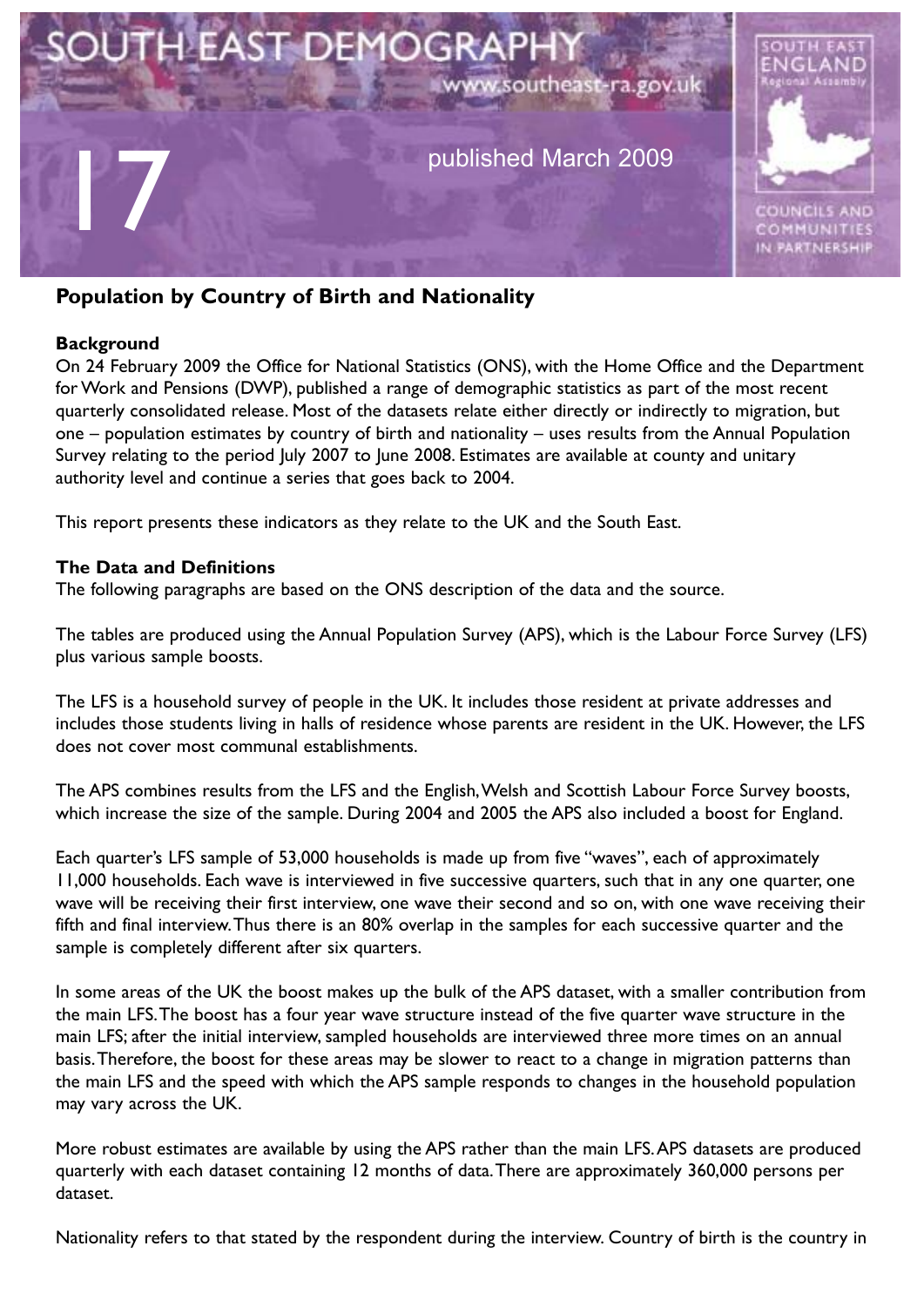which they were born. It is possible that an individual's nationality may change, but the respondent's place of birth cannot change, although the country's name may subsequently change.This means that country of birth gives a more robust estimate of change over time.

People born in Northern Ireland have the right to British and/or Irish nationality/citizenship.Therefore in the nationality tables British and Irish have been combined for Northern Ireland. Non-British consists of all other nationalities except British, apart from Northern Ireland where it consists of all other nationalities except British and Irish.Where a respondent has dual nationality the first one is recorded.

In the tables the following terms are used:

**United Kingdom/British** – includes the Isle of Man and the Channel Islands.

**European Union 13** – the 15 countries of the EU as constituted between 1995 and May 2004, less the United Kingdom and the Republic of Ireland.

**European Union 14** – the 15 countries of the EU as constituted between 1995 and May 2004, less the United Kingdom.

**European Union A8** – the eight Eastern European countries that joined the EU in May 2004. **European Union 24/26** – all members of the EU, except for the United Kingdom. For 2004 to 2006 this relates to 24 members and from 2007 it is 26 with the accession of Bulgaria and Romania. **Rest of theWorld** – all counties outside the EU as formed at the time.

Figures have been rounded independently and may not add to totals.

### **Commentary**

Table 1 shows that the South East and the UK have similar patterns of composition and change of the population by country of birth.There are declines in the percentages of UK and Irish–born but increases for all other groups. Not surprisingly, it is the increase in the A8 countries that is the most dramatic with their representation in the UK rising by nearly four-fold and with a near trebling in the region.

The situation is very similar when analysed by nationality as in Table 2. In both the UK and the South East higher percentages of the population are British than are born in the UK. In the South East in 2007-08 this is 94% compared to 90%. Once again it is the growth of the A8 population that is most dramatic and the rates of change are even higher when viewed by nationality than by country of birth.

Population estimates for the individual unitaries and counties are much less robust than for the region as a whole. For the South East region most of the 2007-08 estimates have a coefficient of variation (CV)<sup>1</sup> of between 5% and 10% and are considered by ONS to be 'reasonably precise'. Those for the Republic of Ireland have a CV of between 10% and 20% but are still considered to be 'acceptable'. In the unitary/county tables all UK born and British estimates are considered to be 'precise' with a CV of less than 5%.The majority of estimates of non-UK born and non-British have a CV of between 10% and 20% and are therefore considered to be 'acceptable'.The estimates for the Isle of Wight (both non-UK and non-British) and East Sussex (non-British only) have CVs in excess of 20% and the estimates are therefore considered to be 'not reliable for practical purposes'. Only Reading, Slough and Surrey have 'precise' estimates with a CV of less than 5% for both non-UK and non-British populations. Hampshire and Kent also have 'precise' estimates for non-UK born.

In Table 3, which shows country of birth, one cell is highlighted. In the '% UK' columns the highlights show areas with 8% or less. Slough has the lowest proportion of its population born in the UK at 67%. In the '% Change' column East Sussex shows a negative figure as the non-UK population was estimated to have fallen although the total population rose.

Similar statistics are displayed in Table 4 relating to population by nationality. Here the highlighted areas are those that have less than 90% of the population British, with Reading and Slough having the lowest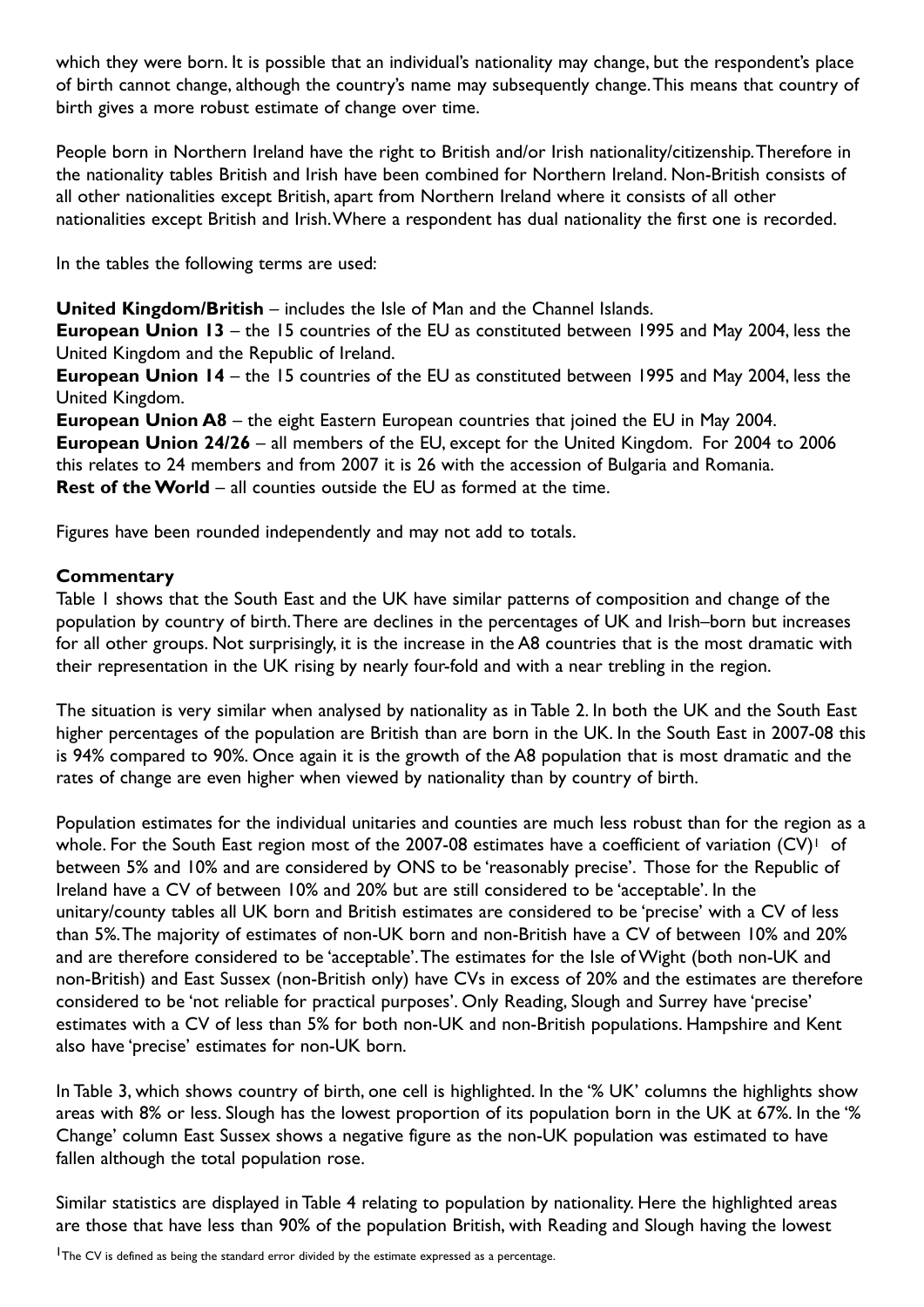values at 82%. In the '% Change' column Slough is highlighted due to the overall population estimate having remained constant while the non-British population increased leading to an infinite value given the accuracy level of the data presented. East Sussex is also highlighted due to the negative value in the '% Change' column.This is due to an estimated loss of non-British against an overall population growth. However it is this statistic that is considered to be 'not reliable for practical purposes'.

|                            | <b>United Kingdom</b> |        |        |        |              |  | <b>South East</b> |       |       |       |              |  |  |
|----------------------------|-----------------------|--------|--------|--------|--------------|--|-------------------|-------|-------|-------|--------------|--|--|
| Thousands                  | 2004                  | 2005   | 2006   |        | 2007 2007-08 |  | 2004              | 2005  | 2006  |       | 2007 2007-08 |  |  |
|                            |                       |        |        |        |              |  |                   |       |       |       |              |  |  |
| <b>United Kingdom</b>      | 53,807                | 53,872 | 53,770 | 53,791 | 53,869       |  | 7,329             | 7,356 | 7,346 | 7,381 | 7,387        |  |  |
| <b>Non-United Kingdom</b>  | 5,233                 | 5,552  | 5,997  | 6,342  | 6,486        |  | 667               | 696   | 760   | 786   | 816          |  |  |
| Republic of Ireland        | 452                   | 437    | 434    | 420    | 416          |  | 56                | 50    | 49    | 51    | 49           |  |  |
| European Union 13          | 768                   | 767    | 809    | 832    | 842          |  | 133               | 129   | 143   | 135   | 152          |  |  |
| <b>European Union A8</b>   | 167                   | 274    | 430    | 589    | 650          |  | 21                | 36    | 39    | 63    | 60           |  |  |
| European Union 24/26       | 1,492                 | 1,577  | 1,769  | 1,969  | 2,052        |  | 222               | 224   | 244   | 266   | 279          |  |  |
| <b>Rest of the World</b>   | 3,741                 | 3,975  | 4,228  | 4,373  | 4,434        |  | 446               | 472   | 516   | 520   | 537          |  |  |
| Total                      | 59,040                | 59,424 | 59,767 | 60,133 | 60,355       |  | 7,996             | 8,052 | 8,106 | 8,167 | 8,203        |  |  |
|                            |                       |        |        |        |              |  |                   |       |       |       |              |  |  |
| Percentage                 | 2004                  | 2005   | 2006   |        | 2007 2007-08 |  | 2004              | 2005  | 2006  |       | 2007 2007-08 |  |  |
|                            |                       |        |        |        |              |  |                   |       |       |       |              |  |  |
| <b>United Kingdom</b>      | 91.14                 | 90.66  | 89.97  | 89.45  | 89.25        |  | 91.66             | 91.36 | 90.62 | 90.38 | 90.05        |  |  |
| Non-United Kingdom         | 8.86                  | 9.34   | 10.03  | 10.55  | 10.75        |  | 8.34              | 8.64  | 9.38  | 9.62  | 9.95         |  |  |
| <b>Republic of Ireland</b> | 0.77                  | 0.74   | 0.73   | 0.70   | 0.69         |  | 0.70              | 0.62  | 0.60  | 0.62  | 0.60         |  |  |
| <b>European Union 13</b>   | 1.30                  | 1.29   | 1.35   | 1.38   | 1.40         |  | 1.66              | 1.60  | 1.76  | 1.65  | 1.85         |  |  |
| <b>European Union A8</b>   | 0.28                  | 0.46   | 0.72   | 0.98   | 1.08         |  | 0.26              | 0.45  | 0.48  | 0.77  | 0.73         |  |  |
| European Union 24/26       | 2.53                  | 2.65   | 2.96   | 3.27   | 3.40         |  | 2.78              | 2.78  | 3.01  | 3.26  | 3.40         |  |  |
| <b>Rest of the World</b>   | 6.34                  | 6.69   | 7.07   | 7.27   | 7.35         |  | 5.58              | 5.86  | 6.37  | 6.37  | 6.55         |  |  |

## **Table 1: Population by Country of Birth: United Kingdom and the South East: 2004 to 2007- 08: thousands and percentages**

*Source:Annual Population Survey, Copyright Office for National Statistics*

### **Table 2: Population by Nationality: United Kingdom and the South East: 2004 to 2007-08: thousands and percentages**

|                          | <b>United Kingdom</b> |        |        |        |              |  | <b>South East</b> |       |       |       |              |  |  |
|--------------------------|-----------------------|--------|--------|--------|--------------|--|-------------------|-------|-------|-------|--------------|--|--|
| Thousands                | 2004                  | 2005   | 2006   |        | 2007 2007-08 |  | 2004              | 2005  | 2006  |       | 2007 2007-08 |  |  |
|                          |                       |        |        |        |              |  |                   |       |       |       |              |  |  |
| <b>British</b>           | 56,091                | 56,229 | 56,162 | 56,192 | 56,297       |  | 7,634             | 7,655 | 7,651 | 7,685 | 7,708        |  |  |
| Non-British              | 2,946                 | 3,198  | 3,594  | 3,941  | 4,054        |  | 361               | 397   | 454   | 482   | 494          |  |  |
| <b>European Union 14</b> | 951                   | 945    | 981    | 971    | 972          |  | 138               | 134   | 149   | 134   | 142          |  |  |
| <b>European Union A8</b> | 125                   | 233    | 404    | 567    | 636          |  | 14                | 31    | 34    | 60    | 55           |  |  |
| European Union 24/26     | 1,094                 | 1,198  | 1,403  | 1,588  | 1,672        |  | 154               | 166   | 185   | 199   | 203          |  |  |
| <b>Rest of the World</b> | 1,852                 | 2,000  | 2,191  | 2,354  | 2,382        |  | 207               | 231   | 269   | 284   | 292          |  |  |
| Total                    | 59,037                | 59,427 | 59,756 | 60,133 | 60,351       |  | 7,995             | 8,052 | 8,105 | 8,167 | 8,202        |  |  |
|                          |                       |        |        |        |              |  |                   |       |       |       |              |  |  |
| Percentage               | 2004                  | 2005   | 2006   |        | 2007 2007-08 |  | 2004              | 2005  | 2006  |       | 2007 2007-08 |  |  |
|                          |                       |        |        |        |              |  |                   |       |       |       |              |  |  |
| <b>British</b>           | 95.01                 | 94.62  | 93.99  | 93.45  | 93.28        |  | 95.48             | 95.07 | 94.40 | 94.10 | 93.98        |  |  |
| Non-British              | 4.99                  | 5.38   | 6.01   | 6.55   | 6.72         |  | 4.52              | 4.93  | 5.60  | 5.90  | 6.02         |  |  |
| <b>European Union 14</b> | 1.61                  | 1.59   | 1.64   | 1.61   | 1.61         |  | 1.73              | 1.66  | 1.84  | 1.64  | 1.73         |  |  |
| <b>European Union A8</b> | 0.21                  | 0.39   | 0.68   | 0.94   | 1.05         |  | 0.18              | 0.38  | 0.42  | 0.73  | 0.67         |  |  |
| European Union 24/26     | 1.85                  | 2.02   | 2.35   | 2.64   | 2.77         |  | 1.93              | 2.06  | 2.28  | 2.44  | 2.48         |  |  |
| <b>Rest of the World</b> | 3.14                  | 3.37   | 3.67   | 3.91   | 3.95         |  | 2.59              | 2.87  | 3.32  | 3.48  | 3.56         |  |  |

*Source:Annual Population Survey, Copyright Office for National Statistics*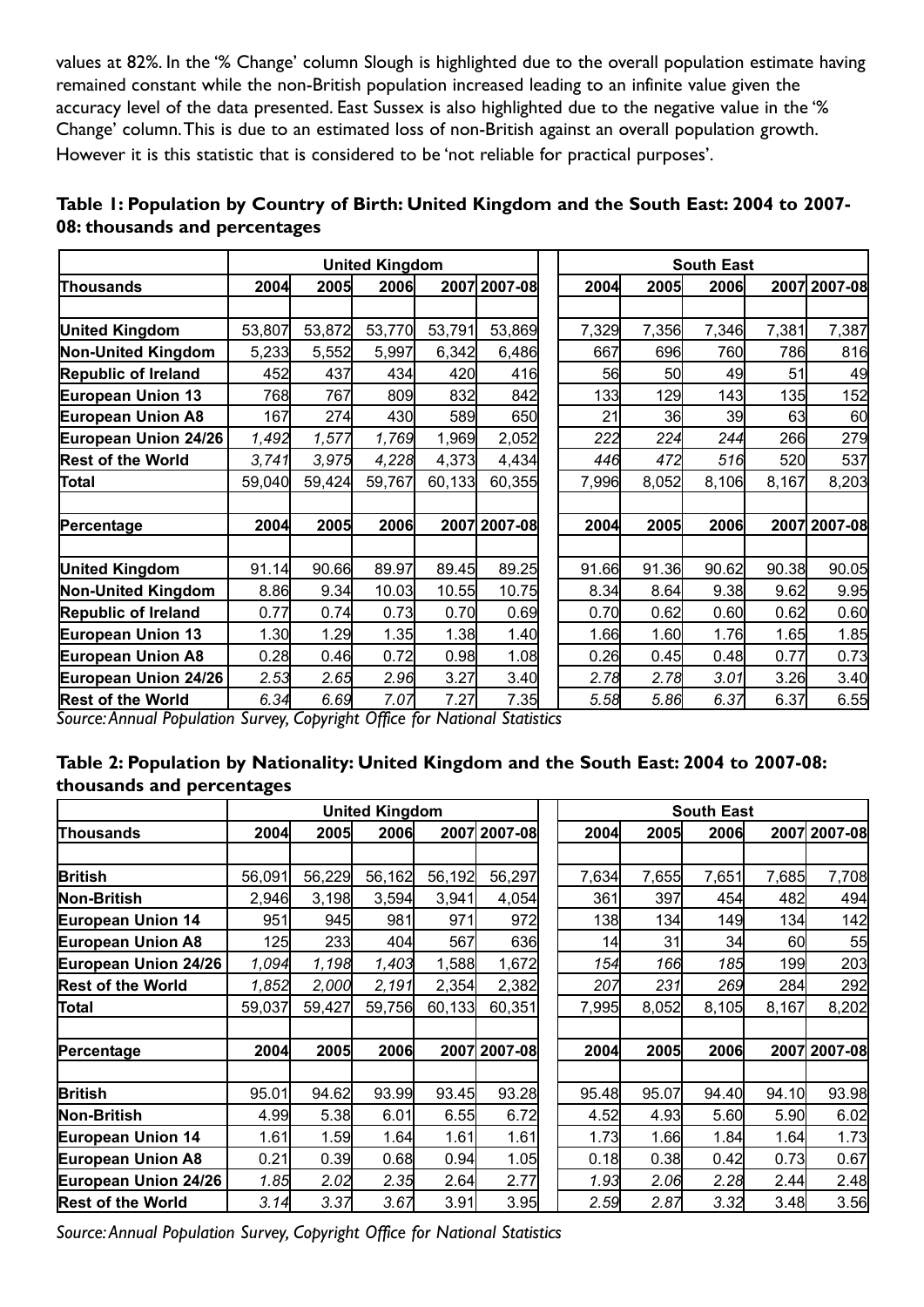|                                       | 2004             |                   |                 |                  | 2007-08           |                 |  |               | 2007-08      |                | %                       |
|---------------------------------------|------------------|-------------------|-----------------|------------------|-------------------|-----------------|--|---------------|--------------|----------------|-------------------------|
|                                       | <b>UK</b>        | Non-<br><b>UK</b> | $%$ UK          | <b>UK</b>        | Non-<br><b>UK</b> | $%$ UK          |  | 2004<br>Total | <b>Total</b> |                | Change<br>Change Non-UK |
| <b>Bracknell Forest UA</b>            | 99               | 9                 | 92              | 99               | 3                 | 88              |  | 108           | 112          |                | 100                     |
| <b>Brighton and Hove</b><br><b>UA</b> | $\overline{212}$ | $\overline{32}$   | $\overline{87}$ | $\overline{213}$ | $\overline{37}$   | 85              |  | 244           | 250          |                | 83                      |
| Isle of Wight UA                      | 127              | 5                 | 96              | 3                | 5                 | 96              |  | 132           | 136          | 4              | 0                       |
| <b>Medway UA</b>                      | 232              | 16                | 94              | 226              | $\overline{23}$   | $\overline{91}$ |  | 248           | 249          |                | 700                     |
| <b>Milton Keynes UA</b>               | 9                | $\overline{25}$   | 88              | $\overline{192}$ | 36                | 84              |  | 216           | 228          | 12             | 92                      |
| <b>Portsmouth UA</b>                  | 174              | 4                 | 93              | 176              | 8                 | $\overline{91}$ |  | 188           | 194          | 6              | 67                      |
| <b>Reading UA</b>                     | 115              | 25                | $\overline{82}$ | 110              | $\overline{32}$   | $\overline{77}$ |  | 140           | 142          | $\overline{2}$ | 350                     |
| <b>Slough UA</b>                      | 85               | 33                | $\overline{72}$ | 80               | 39                | $\overline{67}$ |  | 118           | 119          |                | 600                     |
| <b>Southampton UA</b>                 | 204              | 8                 | 92              | 202              | 29                | 87              |  | 222           | 231          | 9              | 122                     |
| <b>West Berkshire UA</b>              | 34               | 10                | 93              | 138              | 12                | $\overline{92}$ |  | 144           | 150          | $\overline{6}$ | 33                      |
| <b>Windsor and</b>                    |                  |                   |                 |                  |                   |                 |  |               |              |                |                         |
| <b>Maidenhead UA</b>                  | 116              | 18                | 87              | 119              | 2이                | 86              |  | 134           | 139          | 5              | 40                      |
| <b>Wokingham UA</b>                   | 136              | $\overline{13}$   | 91              | 136              | 9                 | $\overline{88}$ |  | 49            | 155          | $\epsilon$     | 100                     |
|                                       |                  |                   |                 |                  |                   |                 |  |               |              |                |                         |
| <b>Bucks.</b>                         | 433              | 41                | 91              | 430              | $\overline{54}$   | 89              |  | 474           | 484          | 0              | 130                     |
| <b>East Sussex</b>                    | 460              | $\overline{32}$   | 93              | 470              | 29                | 94              |  | 492           | 499          |                | $-43$                   |
| Hampshire                             | 1,151            | 80                | 94              | 1,163            | 93                | 93              |  | 1,231         | 1,256        | 25             | 52                      |
| Kent                                  | 1,255            | 85                | 94              | 1,290            | $\overline{91}$   | 93              |  | 1,340         | 1,381        | 4 <sub>1</sub> | 15                      |
| <b>Oxfordshire</b>                    | 546              | 65                | 89              | 561              | 67                | 89              |  | 611           | 628          | 17             | 12                      |
| <b>Surrey</b>                         | 957              | 95                | $\overline{91}$ | 951              | 33                | 88              |  | 1,052         | 1,084        | 32             | 119                     |
| <b>West Sussex</b>                    | 700              | $\overline{51}$   | 93              | 701              | 64                | 92              |  | 751           | 765          | 4              | 93                      |
|                                       |                  |                   |                 |                  |                   |                 |  |               |              |                |                         |
| <b>South East</b>                     | 7,329            | 667               | 92              | 7,387            | 816               | 90              |  | 7,996         | 8,203        | 207            | 72                      |

# **Table 3: Population by Country of Birth: Unitary Authorities and Counties: 2004 to 2007-08: thousands and percentages**

*Source:Annual Population Survey, Copyright Office for National Statistics*